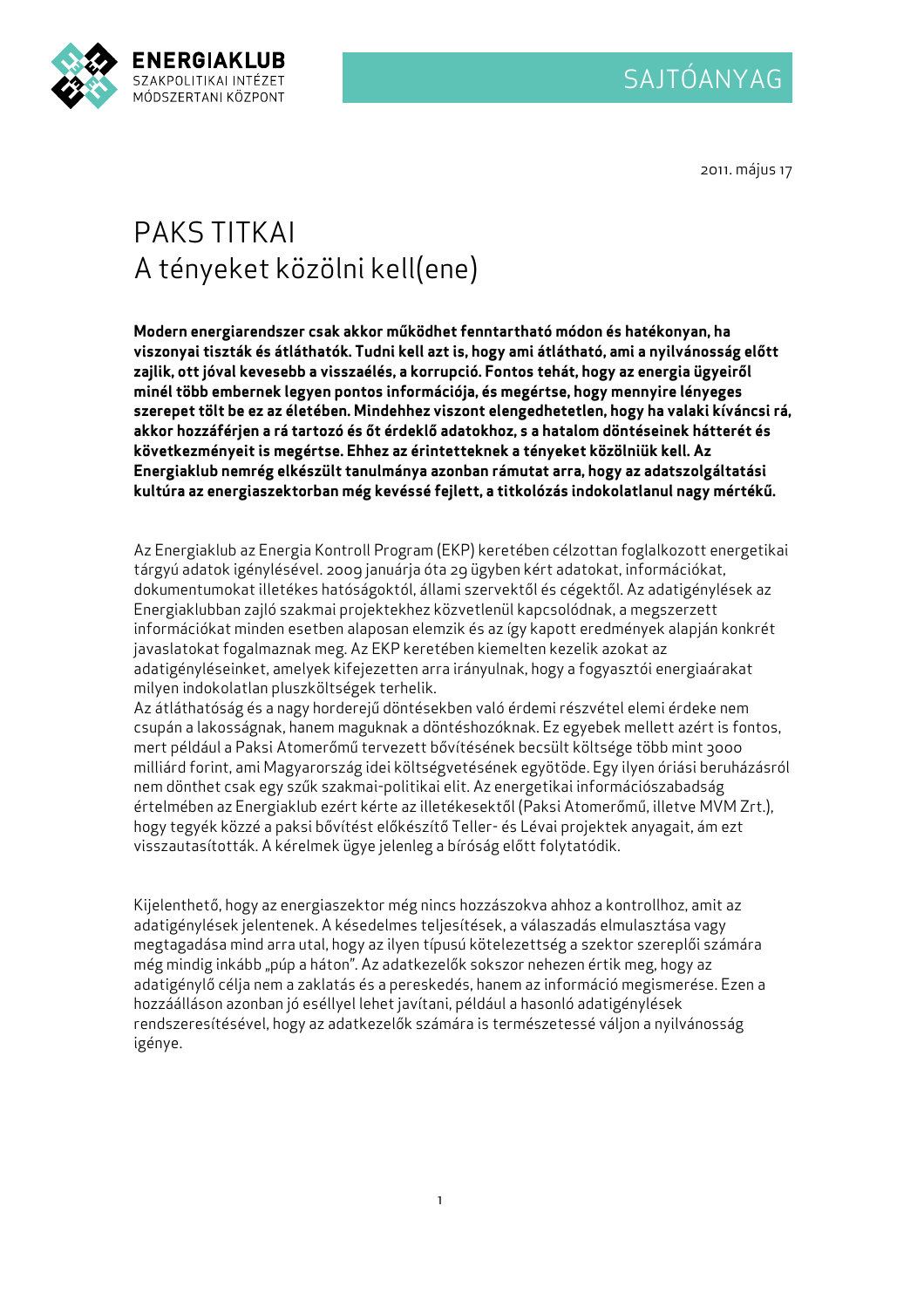

Az Energiaklub 29 adatigénylési ügyéből mindössze 3 zajlott le zökkenőmentesen - azaz három esetben adták ki pontosan azt az információt, amit igényeltek, a jogszabályban előírt határidőn belül. A teljesített adatigénylések nagy része egyébként olyan volt, amelyek igénylés nélkül is a nyilvánosság rendelkezésére állhattak volna (pl. a hatóságok, adatkezelők honlapjain). A szektoron belül jellemzően a cégek mutatnak jóval kisebb hajlandóságot az információk kiadására az állami intézményekkel szemben, a hozzájuk intézett adatkérelmek legnagyobb részét a megkeresettek visszautasították.

A teljesített adatigénylések sem jelentenek mindig zökkenőmentességet, több esetben a jogszabályi kötelezettségeknek sem feleltek meg az adatkezelők. Az adatigénylések kevesebb, mint felében adtak csak választ időben, a többi esetben túllépték a jogszabályban megadott válaszadási határidőt, vagy akár egyáltalán nem válaszoltak, így ismételt adatigénylést kellett küldeni.

Az adatkérelmek visszautasításának leggyakoribb oka az üzleti titokra való hivatkozás volt, zömmel a cégek esetében. Itt kiemelendő, hogy az adatkezelők szinte minden esetben a teljes dokumentumhalmaz kiadását tagadták meg, és nem törekedtek arra, hogy az üzletileg érzékeny részeket kitakarva a dokumentumok többi részét rendelkezésre bocsássák.

Fontos tudni, hogy a közérdekű adat kiadására irányuló per soronkívüliséget élvez. Az Energiaklub nem egyszer került olyan helyzetbe, hogy nem csak a soronkívüliség nem érvényesült, hanem még a szokásosnál is hosszabb időt kellett várni a tárgyalás kitűzésére. Többek között a fentiekből is látható, hogy mennyire fontos eleme egy adatigénylési ügynek az adatkezelő hozzáállása és együttműködési hajlandósága. Az eljárás lassítása (késői vagy semmiféle válasz esetén), az adatkérő félretájékoztatása arról, hogy kinél is van az adat. Jellemző módszer vagy az adatkezelő számára praktikus eljárás, hogy egy teljes dokumentumhalmazt üzleti titokként minősítenek az ilyen természetű adatok leválogatása és kitakarása helyett, s ez igencsak megnehezíti az adatigénylő dolgát.

Az Energiaklub adatkérési tapasztalatait feldolgozó "Energia és információ" című tanulmány teljes terjedelmébe letölthető az alábbi címről:

http://energiakontrollprogram.hu/tanulmany/energia-es-informacio-az-energiaklubadatigenylesi-tapasztalatai